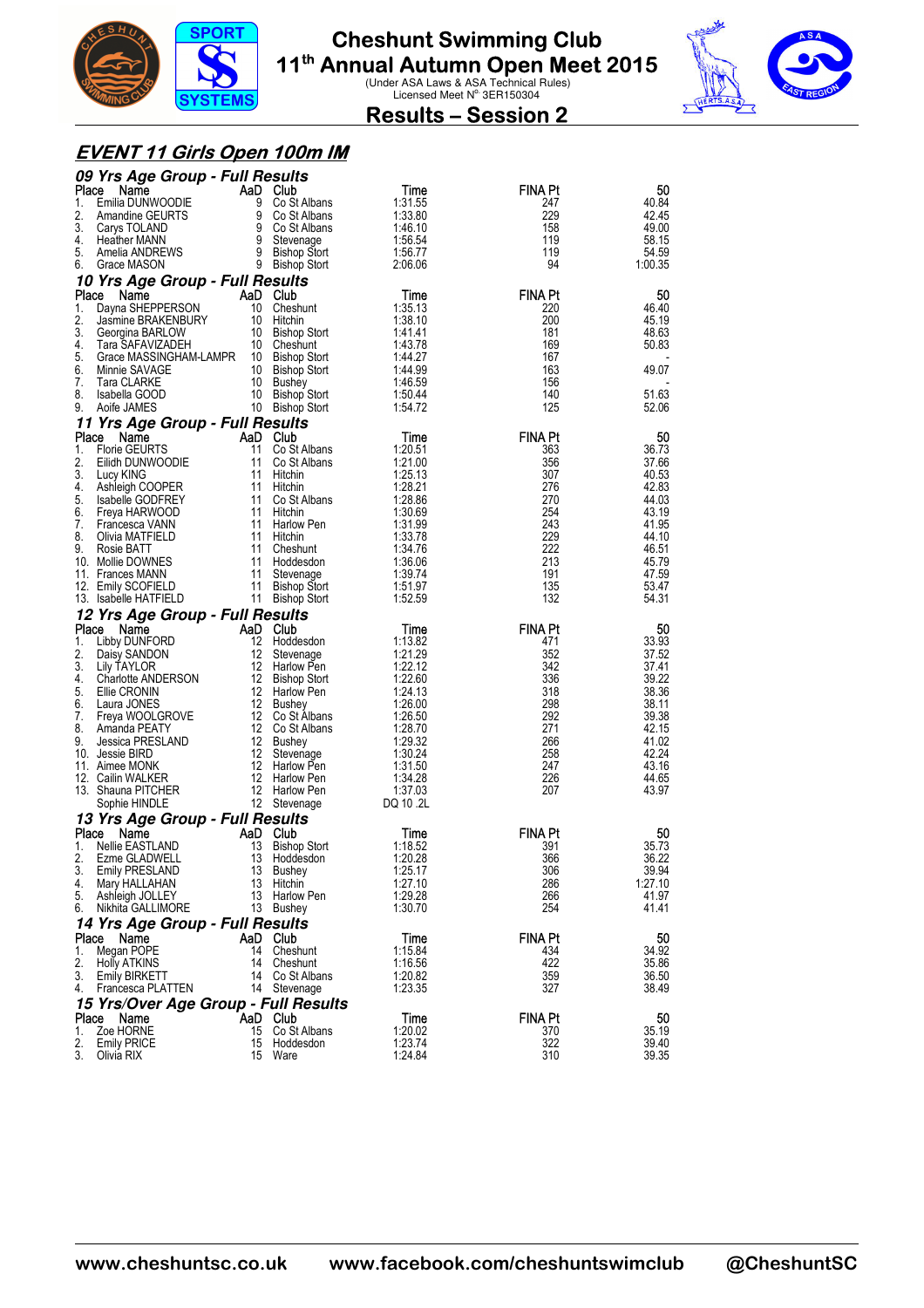



### **Results – Session 2**

#### **EVENT 12 Boys Open 100m IM**

| 09 Yrs Age Group - Full Results               |                   |                                    |                    |                |                |
|-----------------------------------------------|-------------------|------------------------------------|--------------------|----------------|----------------|
| Place<br>Name                                 | AaD Club          |                                    | Time               | <b>FINA Pt</b> | 50             |
| Alastair STEWART<br>1.                        | 9                 | Harlow Pen                         | 1:33.46            | 159            | 44.79          |
| 2.<br>Max ARNOLD                              | 9                 | <b>Harlow Pen</b>                  | 1:34.81            | 153            |                |
| 3.<br>Max HILL                                | 9                 | Stevenage                          | 1:36.76            | 143            | 42.27          |
| 4.<br>Eldrick MANELA                          | 9                 | Stevenage                          | 1:43.08            | 119            |                |
| 5.<br>David BADCOCK                           | 9                 | <b>Bishop Stort</b>                | 1:52.15            | 92             | 52.03          |
| 6.<br>Joe OHARA                               | 9<br>9            | Ware                               | 1:55.68            | 84             | 55.80          |
| 7.<br>Maximilian COLTMAN                      |                   | Cheshunt<br>9 Cheshunt             | 1:59.95<br>DQ 9.3  | 75             | 54.16          |
| Woody SOUTH                                   |                   |                                    |                    |                |                |
| 10 Yrs Age Group - Full Results               |                   |                                    |                    |                |                |
| Place<br>Name                                 | AaD Club          |                                    | Time               | <b>FINA Pt</b> | 50             |
| <b>Edward RICHARDSON</b><br>1.<br>2.          |                   | 10 Co St Albans                    | 1:28.04            | 191            | 41.75<br>41.71 |
| Kieran BIRKETT<br>3.<br>Maxwell CHOWN         |                   | 10 Co St Albans<br>10 Co St Albans | 1:30.30<br>1:32.11 | 177<br>166     | 40.76          |
| 4.<br>Alasdair WOOLGROVE                      |                   | 10 Co St Albans                    | 1:33.02            | 162            | 40.90          |
| 5.<br>Alex KNIGHT                             |                   | 10 Harlow Pen                      | 1:33.26            | 160            | 44.62          |
| 6.<br>Jake EVANS                              |                   | 10 Cheshunt                        | 1:43.48            | 117            | 47.60          |
| 7.<br>Beau ANTEN                              | 10                | <b>Bishop Stort</b>                | 1:44.39            | 114            | 48.73          |
| 8.<br>Alexander JONES                         |                   | 10 Bushey                          | 1:56.56            | 82             | 56.76          |
| 11 Yrs Age Group - Full Results               |                   |                                    |                    |                |                |
| Place<br>Name                                 | AaD               | Club                               | Time               | <b>FINA Pt</b> | 50             |
| 1.<br>Alessandro RIODA                        | 11                | Harlow Pen                         | 1:16.05            | 296            | 35.18          |
| 2.<br>Thomas OGDEN                            | 11                | <b>Bishop Stort</b>                | 1:18.88            | 265            | 36.67          |
| 3.<br>James CHAPMAN                           | 11                | Stevenage                          | 1:25.14            | 211            | 39.41          |
| 4.<br><b>Tyler JACKSON</b>                    | 11                | Harlow Pen                         | 1:27.65            | 193            | 41.09          |
| 5.<br>Ethan PEIRCE                            | 11                | Harlow Pen                         | 1:28.85            | 185            | 41.83          |
| 6.<br><b>Taylor COE</b>                       | 11                | Cheshunt                           | 1.29.67            | 180            | 42.47          |
| 7.<br>Morgan ARNOLD                           | 11                | Harlow Pen                         | 1:31.10            | 172            | 41.05          |
| 8.<br>Daniel MONK                             | 11                | Harlow Pen                         | 1:31.85            | 168            |                |
| 9.<br>Kai HENSON<br>10. Aaron PICKARD         | 11<br>11          | Harlow Pen<br>Cheshunt             | 1:36.59<br>1:40.81 | 144<br>127     | 47.43          |
| 11. Sam BASSEGHI                              | 11                | Harlow Pen                         | 1:45.81            | 110            |                |
| 12. Sean GORMAN                               |                   | 11 Hertford                        | 1:47.08            | 106            |                |
| 12 Yrs Age Group - Full Results               |                   |                                    |                    |                |                |
| Place<br>Name                                 | AaD               | Club                               | Time               | <b>FINA Pt</b> | 50             |
| Edward JEX<br>1.                              | $12 \overline{ }$ | Co St Albans                       | 1:20.09            | 253            | 38.31          |
| 2.<br>Charlie KING                            | 12                | Co St Albans                       | 1:20.25            | 252            | 37.03          |
| 3.<br>Ciaran COOK                             | 12                | Co St Albans                       | 1:20.38            | 251            | 37.20          |
| 4.<br>Alexander HORNE                         |                   | 12 Co St Albans                    | 1:20.44            | 250            | 38.21          |
| 5.<br>Zane BATT                               | 12 <sup>12</sup>  | Cheshunt                           | 1:20.72            | 247            | 38.13          |
| 6.<br><b>Finlay SMITH</b>                     |                   | 12 Hertford                        | 1:25.13            | 211            | 38.79          |
| 7.<br>William TOLAND                          | 12                | Co St Albans                       | 1:27.21            | 196            | 39.65          |
| 8.<br>Joshua BRIDGELAND                       | 12                | Stevenage                          | 1:27.75            | 192            |                |
| 9.<br>Adam FEARON                             | 12 <sup>12</sup>  | 12 Harlow Pen                      | 1:32.80            | 163<br>144     | 44.19          |
| 10. Lorimer JENKINS<br>James THRELFALL<br>11. | 12                | Hitchin<br>Hertford                | 1:36.62<br>1:38.65 | 135            | 47.95          |
| 12. Darren RAPHY                              | 12                | Bishop Stort                       | 1:38.76            | 135            | 45.97          |
| 13. Jed EASTLAND                              |                   | 12 Bishop Stort                    | 2:00.94            | 73             | 57.85          |
| 13 Yrs Age Group - Full Results               |                   |                                    |                    |                |                |
| Place<br>Name                                 | AaD               | Club                               | Time               | FINA Pt        | 50             |
| Benjamin WILLIAMSON<br>1.                     | 13                | Hoddesdon                          | 1:21.35            | 242            | 38.64          |
| 2.<br>Marcus TARALLO                          | 13                | <b>Harlow Pen</b>                  | 1:24.98            | 212            | 40.87          |
| 3.<br>James GOR                               | 13                | <b>Bishop Stort</b>                | 1:27.43            | 195            | 41.62          |
| William JONES<br>4.                           |                   | 13 Bushey                          | 1:40.52            | 128            | 47.59          |
| 14 Yrs Age Group - Full Results               |                   |                                    |                    |                |                |
| Name<br>Place                                 | AaD Club          |                                    | Time               | <b>FINA Pt</b> | 50             |
| Callum WOLLASTON<br>1.                        |                   | 14 Cheshunt                        | 1:12.38            | 343            | 33.23          |
| 15 Yrs/Over Age Group - Full Results          |                   |                                    |                    |                |                |
| Place<br>Name                                 | AaD Club          |                                    | Time               | <b>FINA Pt</b> | 50             |
| 1.<br>Jack JACKSON                            |                   | 19 Bushey                          | 1:05.74            | 458            | 30.46          |
| 2.<br><b>Ryan BREWSTER</b>                    |                   | 15 Hoddesdon                       | 1:10.02            | 379            | 33.03          |
| 3.<br>Jack FAGAN                              | 16                | Bushey                             | 1:11.80            | 352            | 33.33          |
| 4.<br>James COOK                              |                   | 15 Co St Albans                    | 1:12.15            | 347            | 33.58          |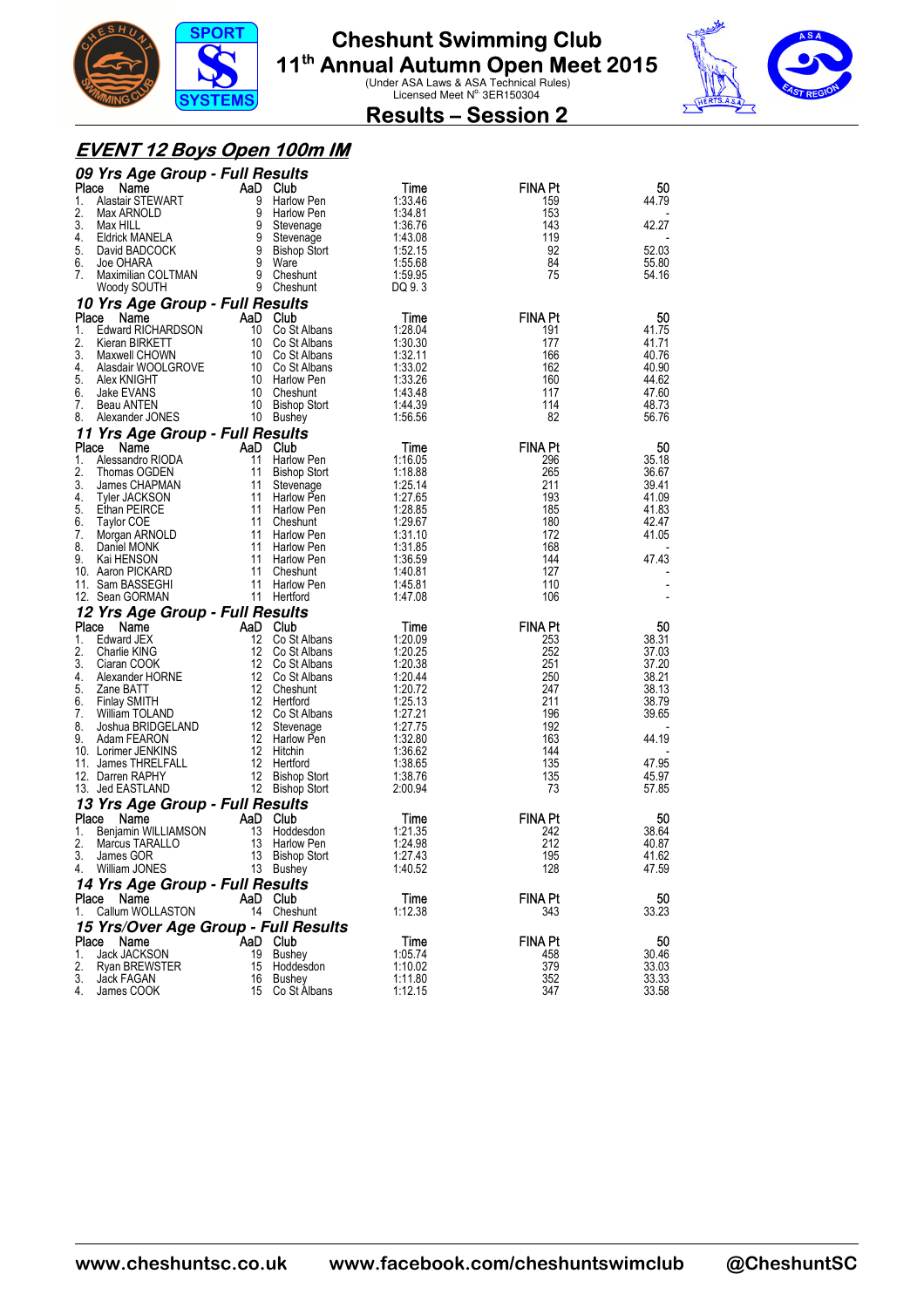



#### **Results – Session 2**

#### **EVENT 13 Girls Open 50m Butterfly**

|             | 09 Yrs Age Group - Full Results                                                                                                                                                                                                                                                         |           |                                      |                 |                |
|-------------|-----------------------------------------------------------------------------------------------------------------------------------------------------------------------------------------------------------------------------------------------------------------------------------------|-----------|--------------------------------------|-----------------|----------------|
| Place<br>1. | Ce Name<br>Francesca RIODA<br>Emilia DUNWOODIE 9<br>Heather MANN 9                                                                                                                                                                                                                      |           | Club<br>Harlow Pen                   | Time            | FINA Pt<br>186 |
| 2.          |                                                                                                                                                                                                                                                                                         |           | Co St Albans                         | 42.69<br>44.46  | 164            |
| 3.          |                                                                                                                                                                                                                                                                                         |           | 9 Stevenage                          | 1:00.18         | 66             |
|             | 10 Yrs Age Group - Full Results                                                                                                                                                                                                                                                         |           |                                      |                 |                |
| Place       | Name                                                                                                                                                                                                                                                                                    | AaD Club  |                                      | Time            | <b>FINA Pt</b> |
| 1.<br>2.    | Jasmine BRAKENBURY<br>Jasmine BRAKENBURY<br>Polla PARKUS<br><b>Bella PARKUS</b>                                                                                                                                                                                                         | 10<br>10  | Hitchin<br>Hoddesdon                 | 44.56<br>45.50  | 163<br>153     |
| 3.          | Minnie SAVAGE                                                                                                                                                                                                                                                                           | 10        | <b>Bishop Stort</b>                  | 47.58           | 134            |
| 4.          |                                                                                                                                                                                                                                                                                         |           | Bishop Stort                         | 48.79           | 124            |
| 5.<br>6.    |                                                                                                                                                                                                                                                                                         |           | <b>Bishop Stort</b>                  | 49.49           | 119            |
|             |                                                                                                                                                                                                                                                                                         |           | <b>Bushey</b><br><b>Bishop Stort</b> | 52.17<br>DQ 4.4 | 102            |
|             | Minnie SAVAGE<br>Georgina BARLOW 10<br>Isabella GOOD 10<br>Tara CLARKE 10<br>Sofia READ 10<br>Tara SAFAVIZADEH 10                                                                                                                                                                       |           | Cheshunt                             | DQ 8.2          |                |
|             | 11 Yrs Age Group - Full Results                                                                                                                                                                                                                                                         |           |                                      |                 |                |
| Place       | Name                                                                                                                                                                                                                                                                                    |           | AaD Club                             | Time            | <b>FINA Pt</b> |
| 1.<br>2.    | Eilidh DUNWOODIE                                                                                                                                                                                                                                                                        | 11        | Co St Albans<br>Hitchin              | 37.22<br>39.75  | 281<br>230     |
| 3.          |                                                                                                                                                                                                                                                                                         |           | Harlow Pen                           | 39.99           | 226            |
| 4.          |                                                                                                                                                                                                                                                                                         |           | Harlow Pen                           | 40.43           | 219            |
| 5.          |                                                                                                                                                                                                                                                                                         |           | Co St Albans                         | 41.79           | 198            |
| 6.<br>7.    |                                                                                                                                                                                                                                                                                         |           | Hoddesdon<br>Harlow Pen              | 42.51<br>43.58  | 188<br>175     |
| 8.          |                                                                                                                                                                                                                                                                                         |           | Harlow Pen                           | 43.64           | 174            |
| 9.          |                                                                                                                                                                                                                                                                                         |           | Cheshunt                             | 43.83           | 172            |
|             | 10. Megan JONES<br>11. Frances MANN                                                                                                                                                                                                                                                     |           | Hitchin                              | 46.71<br>49.08  | 142<br>122     |
|             | Eilian Doive<br>Lucy KING<br>Olivia TARALLO<br>Maisy HILLS<br>Maisy HILLS<br>ISBN 6000-111<br>Sabelle GODFREY<br>TARGESCA VANN<br>Martha BRODERICK<br>Martha BRODERICK<br>111<br>Magan JONES<br>Frances MANN<br>ISBN 111<br>Frances MANN<br>ISBN 111<br>Sabell<br>12. Isabelle HATFIELD |           | Stevenage<br>Bishop Stort            | 54.91           | 87             |
|             | 12 Yrs Age Group - Full Results                                                                                                                                                                                                                                                         |           |                                      |                 |                |
| Place       | Name                                                                                                                                                                                                                                                                                    | AaD       | Club                                 | Time            | <b>FINA Pt</b> |
| 1.          | Eleanor MASON                                                                                                                                                                                                                                                                           | 12        | <b>Bishop Stort</b>                  | 36.84           | 289            |
| 2.<br>3.    | Grace STEDMAN<br>Daisy SANDON                                                                                                                                                                                                                                                           | 12<br>-12 | Co St Albans<br>Stevenage            | 36.98<br>37.29  | 286<br>279     |
| 4.          | Laura JONES                                                                                                                                                                                                                                                                             | -12       | <b>Bushey</b>                        | 38.13           | 261            |
| 5.          | Sophie HINDLE                                                                                                                                                                                                                                                                           | 12        | Stevenage                            | 39.94           | 227            |
|             |                                                                                                                                                                                                                                                                                         |           | <b>Bishop Stort</b><br>Co St Albans  | 40.18<br>42.92  | 223<br>183     |
|             |                                                                                                                                                                                                                                                                                         |           | Hertford                             | 43.11           | 180            |
|             |                                                                                                                                                                                                                                                                                         |           | Harlow Pen                           | 47.55           | 134            |
|             | 3. Super Himpshare<br>6. Charlotte ANDERSON<br>7. Amanda PEATY<br>8. Mia GREIG<br>9. Lucy PARSONS<br>12 German HEMMINGS<br>12 Cily TAYLOR<br>12                                                                                                                                         |           | Stevenage                            | 47.63           | 134            |
|             | Lily TAYLOR                                                                                                                                                                                                                                                                             | 12        | Harlow Pen                           | DQ 8.4          |                |
| Place       | 13 Yrs Age Group - Full Results                                                                                                                                                                                                                                                         | AaD       | Club                                 | Time            | <b>FINA Pt</b> |
| 1.          | Private HENSHALL<br>Comme<br>Kate HENSHALL<br>Emily LUSH<br>Nikhita GALLIMORE<br>Nikhita GALLIMORE<br>Ashleigh JOLLEY                                                                                                                                                                   | 13        | Harlow Pen                           | 34.28           | 359            |
| 2.          |                                                                                                                                                                                                                                                                                         | 13        | Cheshunt                             | 35.83           | 315            |
| 3.<br>4.    |                                                                                                                                                                                                                                                                                         | 13<br>-13 | Bushey                               | 38.15           | 260<br>202     |
| 5.          | Ashleigh JOLLEY                                                                                                                                                                                                                                                                         |           | Hitchin<br>13 Harlow Pen             | 41.53<br>43.05  | 181            |
|             |                                                                                                                                                                                                                                                                                         |           |                                      |                 |                |
|             |                                                                                                                                                                                                                                                                                         |           |                                      |                 |                |
|             | 14 Yrs Age Group - Full Results<br>Place<br>Name                                                                                                                                                                                                                                        | AaD       | <b>Club</b>                          | Time            | <b>FINA Pt</b> |
| 1.          | Alara NORTON                                                                                                                                                                                                                                                                            | 14        | Cheshunt                             | 34.23           | 361            |
| 2.          | $\frac{1}{2}$<br><b>Holly ATKINS</b>                                                                                                                                                                                                                                                    | 14        | Cheshunt                             | 34.85           | 342            |
| 3.<br>4.    | <b>Emily BIRKETT</b>                                                                                                                                                                                                                                                                    | 14        | Co St Albans                         | 36.47           | 298<br>291     |
|             | Francesca PLATTEN                                                                                                                                                                                                                                                                       |           | 14 Stevenage                         | 36.76           |                |
| Place       | 15 Yrs/Over Age Group - Full Results<br>Name                                                                                                                                                                                                                                            | AaD       | Club                                 | Time            | <b>FINA Pt</b> |
| 1.          |                                                                                                                                                                                                                                                                                         | 15        | Cheshunt                             | 31.77           | 451            |
| 2.<br>3.    | ا<br>Tegan WOLLASTON<br>Millie DONOVAN                                                                                                                                                                                                                                                  | 16<br>17  | Cheshunt<br>Cheshunt                 | 32.67<br>33.67  | 415<br>379     |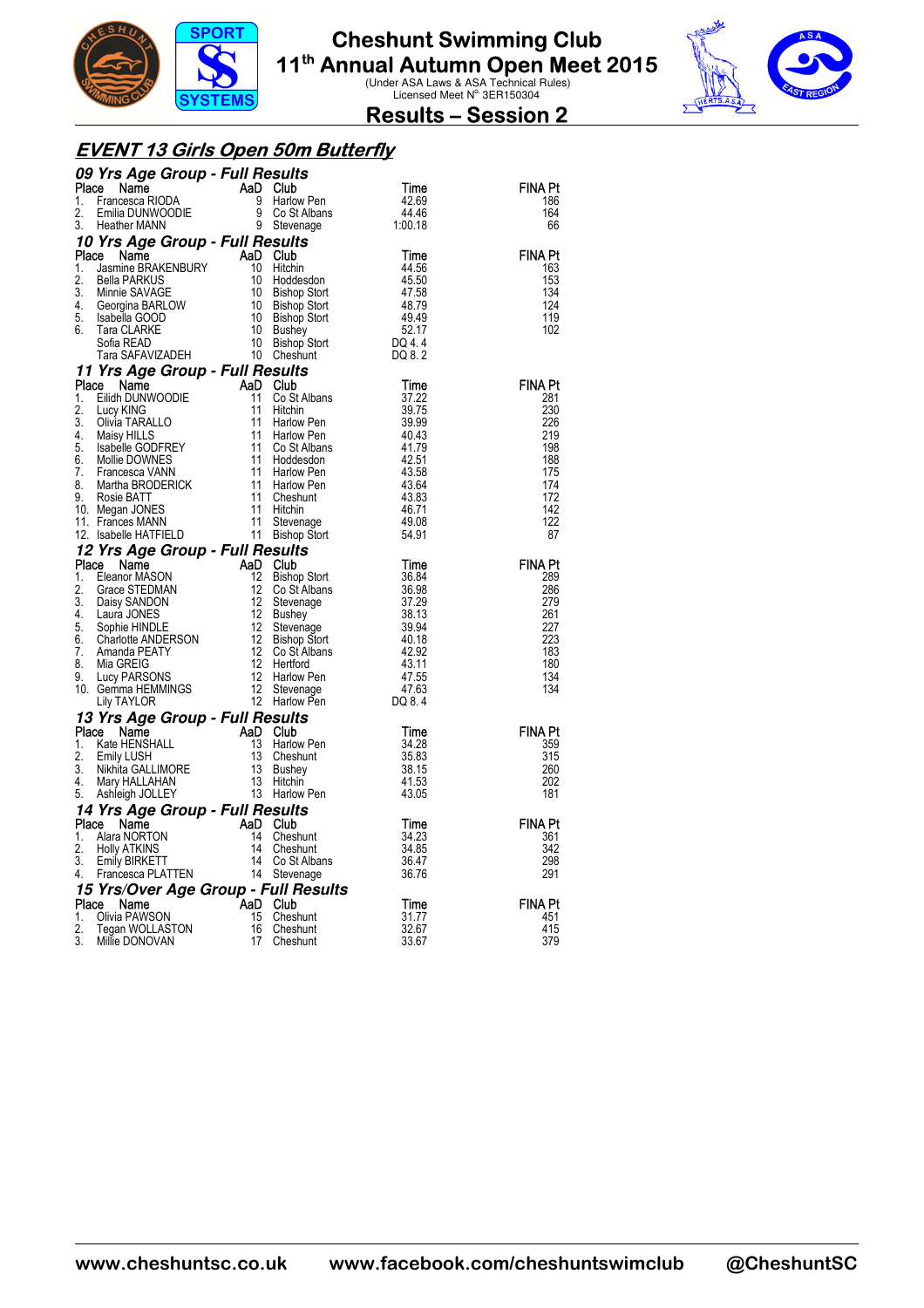



**Results – Session 2** 

#### **EVENT 14 Boys Open 50m Butterfly**

|             | 09 Yrs Age Group - Full Results                                                                                                                                                                                                                                                   |                       |                                  |                |                       |
|-------------|-----------------------------------------------------------------------------------------------------------------------------------------------------------------------------------------------------------------------------------------------------------------------------------|-----------------------|----------------------------------|----------------|-----------------------|
| Place       | <b>Principal Club</b><br><b>CREAD Club</b><br>Max HILL AD Club<br>Max HILL 9 Stevenage<br>Max ARNOLD 9 Harlow Pe<br>Henry ROBERTS 9 Harlow Pe<br>Henry ROBERTS 9 Harlow Pe<br>Eldrick MANELA 9 Stevenage<br>Joe OHARA 9 Ware<br>Maximilian COLTMAN 9 Ware<br>                     |                       |                                  | Time           | <b>FINA Pt</b>        |
| 1.          |                                                                                                                                                                                                                                                                                   |                       | Stevenage                        | 42.55          | 134                   |
| 2.          |                                                                                                                                                                                                                                                                                   |                       | Harlow Pen                       | 43.50          | 125                   |
| 3.<br>4.    |                                                                                                                                                                                                                                                                                   |                       |                                  | 43.89          | 122<br>112            |
| 5.          |                                                                                                                                                                                                                                                                                   |                       | Harlow Pen<br>Stevenage          | 45.12<br>52.14 | 73                    |
| 6.          |                                                                                                                                                                                                                                                                                   |                       |                                  | 58.72          | 51                    |
|             |                                                                                                                                                                                                                                                                                   |                       |                                  | DQ 8.3         |                       |
|             | <b>10 Yrs Age Group - Full Results<br/>Place Name AaD Club<br/>1. Edward RICHARDSON 10 Co St All<br/>2. Move CHOWN</b>                                                                                                                                                            |                       |                                  |                |                       |
| Place       |                                                                                                                                                                                                                                                                                   |                       |                                  | Time           | <b>FINA Pt</b>        |
| 1.          |                                                                                                                                                                                                                                                                                   |                       | Co St Albans                     | 40.13          | 160                   |
| 2.          |                                                                                                                                                                                                                                                                                   |                       | Co St Albans                     | 40.99          | 150                   |
| 3.<br>4     |                                                                                                                                                                                                                                                                                   |                       | 10 Co St Albans<br>Cheshunt      | 41.59<br>50.68 | 144<br>79             |
| 5.          |                                                                                                                                                                                                                                                                                   |                       | <b>Bishop Stort</b>              | 52.81          | 70                    |
| 6.          |                                                                                                                                                                                                                                                                                   |                       | Bushey                           | 57.07          | 55                    |
| 7.          | Edward Nubritistics<br>Maxwell CHOVIN<br>Kieran BIRKETT 10<br>Jake EVANS 10<br>Deau ANTEN 10<br>Alexander LARKIN 10<br>Then MAY 10                                                                                                                                                |                       | <b>Busilicy</b><br>Harlow Pen    | 1:03.53        | 40                    |
|             | 1 The Sammen Company of the Capture of the Captus Captus Captus (1997)<br>1 Alessandro RIODA (1998)<br>1 Alessandro RIODA (1998)<br>11 Bishop S<br>3. James CHAPMAN (1998)<br>11 Stevenand ARANOLD (1999)<br>5. Ethan PEIRCE (1999)<br>7. Ed                                      |                       |                                  |                |                       |
|             |                                                                                                                                                                                                                                                                                   |                       |                                  | Time           | <b>FINA Pt</b>        |
|             |                                                                                                                                                                                                                                                                                   |                       | Harlow Pen                       | 32.59          | 299                   |
|             |                                                                                                                                                                                                                                                                                   |                       | <b>Bishop Stort</b><br>Stevenage | 34.41<br>39.30 | 254<br>170            |
|             |                                                                                                                                                                                                                                                                                   |                       | Harlow Pen                       | 39.89          | 163                   |
|             |                                                                                                                                                                                                                                                                                   |                       | Harlow Pen                       | 40.33          | 157                   |
|             |                                                                                                                                                                                                                                                                                   |                       | Cheshunt                         | 42.37          | 136                   |
|             |                                                                                                                                                                                                                                                                                   |                       | Harlow Pen                       | 1:00.50        | 46                    |
|             | <b>12 Yrs Age Group - Full Results<br/> Place Name AaD Club<br/> 1. Joshua HOLLAND 12 Hertford<br/> 2. Alfie WARNOCK 12 Hitchin<br/> 3. Edward JEX 12 Co St Al<br/> 4. Ewan BULLOCH 12 Harlow FC Ciaran COOK 12 Co St Al<br/> 6. Ciaran COOK 12 Co St Al</b>                      |                       |                                  |                |                       |
|             |                                                                                                                                                                                                                                                                                   |                       |                                  | Time           | <b>FINA Pt</b>        |
|             |                                                                                                                                                                                                                                                                                   |                       | Hertford                         | 31.44<br>34.06 | 333<br>262            |
|             |                                                                                                                                                                                                                                                                                   |                       | Co St Albans                     | 35.88          | 224                   |
|             |                                                                                                                                                                                                                                                                                   |                       | Harlow Pen                       | 36.33          | 216                   |
|             |                                                                                                                                                                                                                                                                                   |                       | Co St Albans                     | 37.10          | 202                   |
| 6.          |                                                                                                                                                                                                                                                                                   |                       | Co St Albans                     | 38.05          | 188                   |
| 6.<br>8.    |                                                                                                                                                                                                                                                                                   |                       | Hoddesdon                        | 38.05<br>38.49 | 188<br>181            |
| 9.          |                                                                                                                                                                                                                                                                                   |                       |                                  | 38.79          | 177                   |
|             | 10. Archie ANDELIN                                                                                                                                                                                                                                                                |                       |                                  | 40.51          | 155                   |
|             | 11. William TOLAND                                                                                                                                                                                                                                                                |                       | Co St Albans                     | 41.83          | 141                   |
|             | Charlie KING<br>Marco TONTODONATI<br>Marco TONTODONATI<br>Joshua BRIDGELAND<br>12 Stevenage<br>Finlay SMITH<br>Archie ANDELIN<br>12 Hertford<br>William TOLAND<br>12 Co St Albans<br>12 Hertford<br>William TOLAND<br>12 Hertford<br>12 Hertford<br>12 Her<br>12. Lorimer JENKINS |                       |                                  | 47.34          | 97                    |
|             | 13 Yrs Age Group - Full Results                                                                                                                                                                                                                                                   |                       |                                  |                |                       |
| Place<br>1. | Name                                                                                                                                                                                                                                                                              | AaD Club              | Hertford                         | Time<br>30.92  | <b>FINA Pt</b><br>350 |
| 2.          |                                                                                                                                                                                                                                                                                   |                       | Harlow Pen                       | 32.45          | 303                   |
| 3.          | Joshua TRAPP<br>Keir REES 13<br>Kieran MCCARTHY 13<br>Benjamin WILLIAMSON 13<br>13                                                                                                                                                                                                |                       | Co St Albans                     | 34.60          | 250                   |
| 4.          |                                                                                                                                                                                                                                                                                   |                       | Hoddesdon                        | 36.25          | 217                   |
| 5.          | Taavo MORAN                                                                                                                                                                                                                                                                       |                       | 13 Harlow Pen                    | 39.58          | 167                   |
| 6.          | Anastasios KARAMEROS                                                                                                                                                                                                                                                              |                       | 13 Cheshunt                      | 40.25          | 158                   |
|             | 14 Yrs Age Group - Full Results                                                                                                                                                                                                                                                   |                       |                                  |                |                       |
| Place       | Name                                                                                                                                                                                                                                                                              | AaD Club<br>14        | Hoddesdon                        | Time<br>31.58  | <b>FINA Pt</b><br>328 |
| 1.<br>2.    | <b>E</b> INGHING<br>Matteo TONTODONATI                                                                                                                                                                                                                                            | 14                    | Cheshunt                         | 32.38          | 305                   |
|             | 15 Yrs/Over Age Group - Full Results                                                                                                                                                                                                                                              |                       |                                  |                |                       |
|             | Place Name                                                                                                                                                                                                                                                                        | AaD Club <sup>-</sup> |                                  | Time           | <b>FINA Pt</b>        |
| 1.          | Jack JACKSON                                                                                                                                                                                                                                                                      | 19                    | Bushey                           | 28.81          | 433                   |
| 2.          | Daniel LUSH                                                                                                                                                                                                                                                                       | 15                    | Cheshunt                         | 30.52          | 364                   |
| 3.          | Lewis POPE                                                                                                                                                                                                                                                                        | 16                    | Cheshunt                         | 30.56          | 363                   |
| 4.<br>5.    | <b>William CHARLES</b><br>Calum GREIG                                                                                                                                                                                                                                             | 15<br>16              | Hertford<br>Hertford             | 30.70<br>30.94 | 358<br>349            |
| 6.          | Ryan BREWSTER                                                                                                                                                                                                                                                                     | 15                    | Hoddesdon                        | 31.32          | 337                   |
|             |                                                                                                                                                                                                                                                                                   |                       |                                  |                |                       |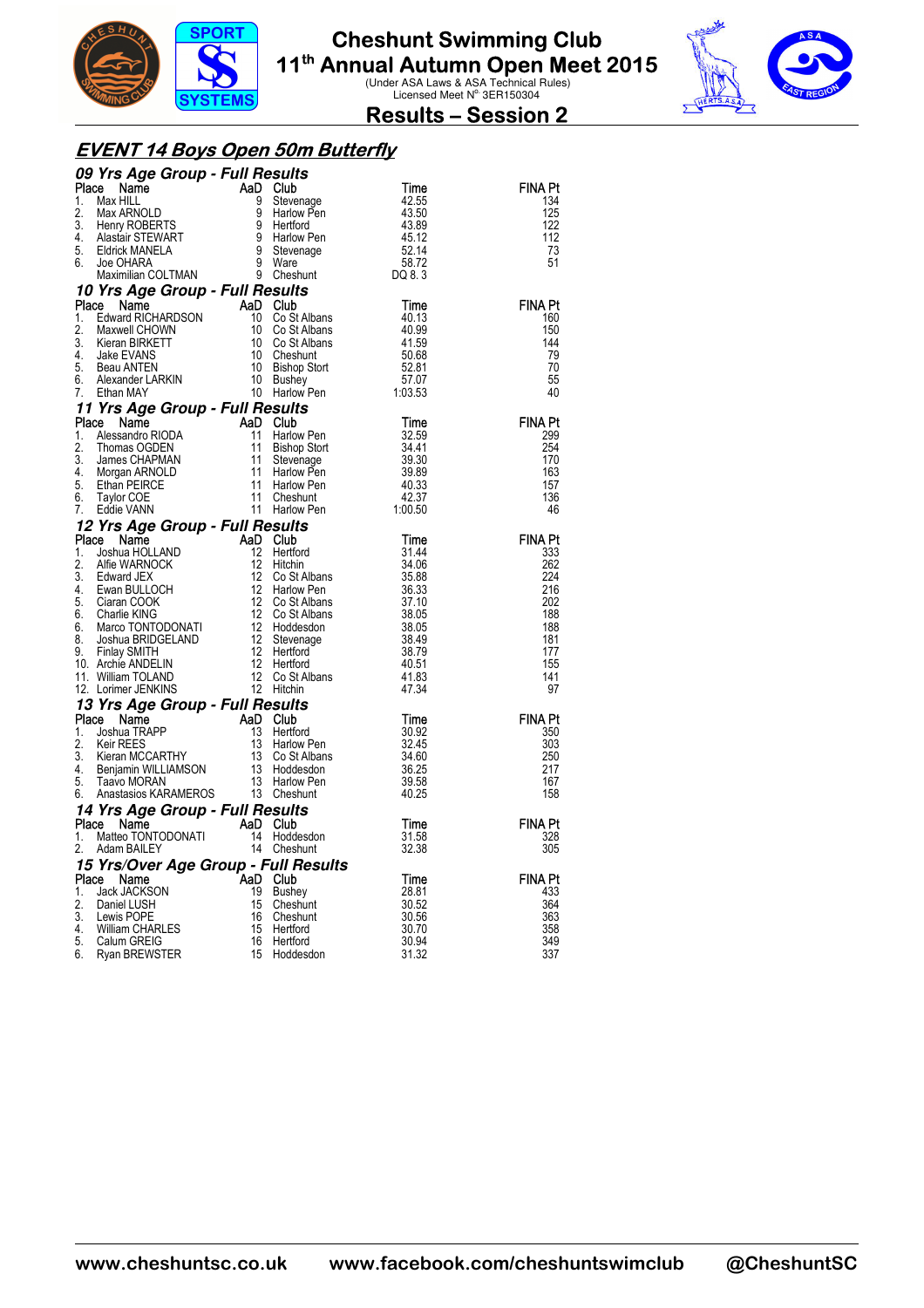



**Results – Session 2** 

#### **EVENT 15 Girls Open 100m Backstroke**

|          | 09 Yrs Age Group - Full Results      |                 |                                |                    |                |                |
|----------|--------------------------------------|-----------------|--------------------------------|--------------------|----------------|----------------|
| Place    | Name                                 |                 | AaD Club                       | Time               | <b>FINA Pt</b> | 50             |
| 1.       | Emilia DUNWOODIE                     | 9               | Co St Albans                   | 1:25.66            | 268            | 42.14          |
| 2.       | Carys TOLAND                         |                 | 9 Co St Albans                 | 1:45.56            | 143            | 51.47          |
| 3.       | Grace MASON                          |                 | 9 Bishop Stort                 | 1:56.68            | 106            | 56.00          |
|          | 10 Yrs Age Group - Full Results      |                 |                                |                    |                |                |
| Place    | Name                                 |                 | AaD Club                       | Time               | <b>FINA Pt</b> | 50             |
| 1.       | <b>Bella PARKUS</b>                  |                 | 10 Hoddesdon                   | 1:32.33            | 214            | 45.86          |
| 2.       | Phoebe WHITE                         |                 | 10 Harlow Pen                  | 1:36.54            | 187            | 47.14          |
| 3.       | Tara SAFAVIZADEH                     |                 | 10 Cheshunt                    | 1:50.11            | 126            | 53.00          |
| 4.       | Freya REILLY                         |                 | 10 Bishop Stort                | 1:52.41            | 118            | 53.85          |
|          | Isabella GOOD                        |                 | 10 Bishop Stort                | DQ 6.5             |                |                |
|          | Grace MASSINGHAM-LAMPR               |                 | 10 Bishop Stort                | DQ 6.5             |                |                |
|          | 11 Yrs Age Group - Full Results      |                 |                                |                    |                |                |
| Place    | Name                                 |                 | AaD Club                       | Time               | <b>FINA Pt</b> | 50             |
| 1.       | <b>Florie GEURTS</b>                 | 11              | Co St Albans                   | 1:16.91            | 370            | 37.87          |
| 2.       | Eilidh DUNWOODIE                     | 11              | Co St Albans                   | 1:21.03            | 316            | 38.76          |
| 3.       | Ashleigh COOPER                      | 11              | Hitchin                        | 1:26.61            | 259            | 42.36          |
| 4.<br>5. | Francesca VANN<br>Martha BRODERICK   | 11              | 11 Harlow Pen                  | 1:30.12<br>1:32.12 | 230<br>215     | 43.79<br>44.05 |
| 6.       | Olivia MATFIELD                      |                 | Harlow Pen<br>11 Hitchin       | 1:36.50            | 187            | 47.12          |
| 7.       | Emily SCOFIELD                       | 11              | <b>Bishop Stort</b>            | 1:48.99            | 130            | 54.45          |
| 8.       | Isabelle HATFIELD                    |                 | 11 Bishop Stort                | 1:51.30            | 122            | 55.20          |
|          | 12 Yrs Age Group - Full Results      |                 |                                |                    |                |                |
| Place    | Name                                 |                 | AaD Club                       |                    | <b>FINA Pt</b> | 50             |
| 1.       |                                      | 12              |                                | Time<br>1:18.49    | 348            | 38.54          |
| 2.       | Sophie HINDLE<br>Ellie CRONIN        | 12 <sup>2</sup> | Stevenage<br><b>Harlow Pen</b> | 1:19.17            | 339            | 39.22          |
| 3.       | Lily TAYLOR                          | 12              | Harlow Pen                     | 1:21.22            | 314            | 39.74          |
| 4.       | Grace STEDMAN                        |                 | 12 Co St Albans                | 1:21.50            | 311            | 40.78          |
| 5.       | Chloe LAVIN                          |                 | 12 Co St Albans                | 1:24.07            | 283            | 40.85          |
| 6.       | Laura JONES                          |                 | 12 Bushey                      | 1:27.23            | 253            | 41.98          |
| 7.       | Jessie BIRD                          | 12              | Stevenage                      | 1:29.28            | 236            | 43.48          |
| 8.       | Hannah MORGAN                        | 12              | <b>Bishop Stort</b>            | 1:29.34            | 236            | 44.68          |
| 9.       | Shauna PITCHER                       |                 | 12 Harlow Pen                  | 1:37.64            | 180            | 47.21          |
|          | 13 Yrs Age Group - Full Results      |                 |                                |                    |                |                |
| Place    | Name                                 |                 | AaD Club                       | Time               | <b>FINA Pt</b> | 50             |
| 1.       | Emily LUSH                           | 13              | Cheshunt                       | 1:16.77            | 372            | 37.37          |
| 2.       | Nellie EASTLAND                      |                 | 13 Bishop Stort                | 1:18.47            | 348            | 38.96          |
| 3.       | Ezme GLADWELL                        |                 | 13 Hoddesdon                   | 1:20.27            | 325            | 37.86          |
|          | 14 Yrs Age Group - Full Results      |                 |                                |                    |                |                |
| Place    | Name                                 |                 | AaD Club                       | Time               | <b>FINA Pt</b> | 50             |
| 1.       | Courtney BURKE                       |                 | 14 Cheshunt                    | 1:15.37            | 393            | 36.47          |
| 2.       | Emily BIRKETT                        |                 | 14 Co St Albans                | 1:19.65            | 333            | 38.94          |
| 3.       | Anna BROCKMAN                        |                 | 14 Stevenage                   | 1:21.35            | 312            | 39.45          |
| 4.       | <b>Holly ATKINS</b>                  |                 | 14 Cheshunt                    | 1:22.18            | 303            | 40.58          |
|          | 15 Yrs/Over Age Group - Full Results |                 |                                |                    |                |                |
| Place    | Name                                 |                 | AaD Club                       | Time               | <b>FINA Pt</b> | 50             |
| 1.       | Olivia PAWSON                        | 15              | Cheshunt                       | 1:09.24            | 507            | 34.01          |
| 2.       | Zoe HORNE                            | 15              | Co St Albans                   | 1:15.52            | 391            | 37.21          |
| 3.       | Sophie PARSLOW                       | 17              | <b>Bishop Stort</b>            | 1:16.31            | 379            | 37.20          |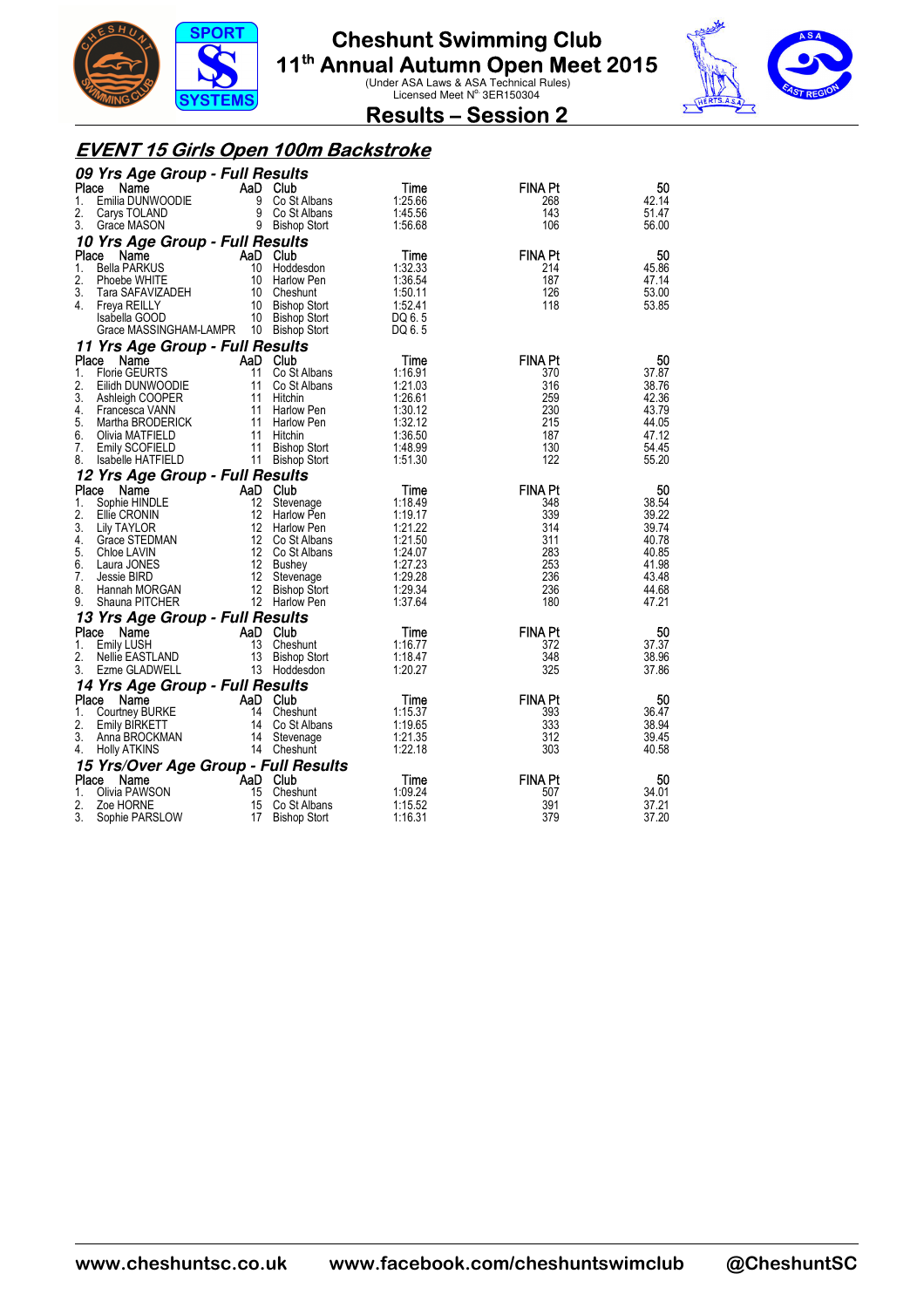



**Results – Session 2** 

#### **EVENT 16 Boys Open 100m Backstroke**

| 09 Yrs Age Group - Full Results      |                 |                     |         |                |       |
|--------------------------------------|-----------------|---------------------|---------|----------------|-------|
| Place Name                           |                 | AaD Club            | Time    | <b>FINA Pt</b> | 50    |
| <b>Eldrick MANELA</b><br>$1_{\cdot}$ |                 | 9 Stevenage         | 1:44.25 | 103            | 52.32 |
| 10 Yrs Age Group - Full Results      |                 |                     |         |                |       |
| Place<br>Name                        |                 | AaD Club            | Time    | <b>FINA Pt</b> | 50    |
| Maxwell CHOWN                        | 10              | Co St Albans        | 1:26.28 | 182            | 42.41 |
| 2.<br>Kieran BIRKETT                 | 10              | Co St Albans        | 1:27.04 | 177            | 44.47 |
| 3.<br><b>Ben STRINGER</b>            |                 | 10 Harlow Pen       | 1:29.87 | 161            | 43.60 |
| Ethan MAY<br>4.                      |                 | 10 Harlow Pen       | 2:04.50 | 60             | 59.84 |
| 11 Yrs Age Group - Full Results      |                 |                     |         |                |       |
| Name<br>Place                        |                 | AaD Club            | Time    | <b>FINA Pt</b> | 50    |
| <b>Tyler JACKSON</b><br>1.           | 11              | Harlow Pen          | 1:23.98 | 197            | 41.14 |
| 2.<br>Charlie COLE                   | 11              | Hoddesdon           | 1:29.53 | 163            | 43.73 |
| 3.<br>Daniel MONK                    | 11              | Harlow Pen          | 1:31.39 | 153            | 44.64 |
| Sam BASSEGHI<br>4.                   |                 | 11 Harlow Pen       | 1:43.02 | 107            | 50.07 |
| 12 Yrs Age Group - Full Results      |                 |                     |         |                |       |
| Place Name                           |                 | AaD Club            | Time    | <b>FINA Pt</b> | 50    |
| Zane BATT<br>1.                      |                 | 12 Cheshunt         | 1:16.47 | 262            | 37.98 |
| Alexander HORNE<br>2.                |                 | 12 Co St Albans     | 1:17.93 | 247            | 37.89 |
| 3.<br>Ciaran COOK                    |                 | 12 Co St Albans     | 1:20.73 | 222            | 40.48 |
| Darren RAPHY<br>4.                   |                 | 12 Bishop Stort     | 1:35.70 | 133            | 46.31 |
| Jed EASTLAND<br>5.                   |                 | 12 Bishop Stort     | 1:55.69 | 75             | 57.51 |
| 13 Yrs Age Group - Full Results      |                 |                     |         |                |       |
| Name<br>Place                        | AaD             | Club                | Time    | <b>FINA Pt</b> | 50    |
| Benjamin FOSTER<br>1.                |                 | 13 Hertford         | 1:22.56 | 208            | 39.43 |
| 2.<br>James GOR                      | $\overline{13}$ | <b>Bishop Stort</b> | 1:28.31 | 170            | 43.38 |
| 3.<br>Michael GAVARTIN               | 13              | Cheshunt            | 1:36.72 | 129            | 45.99 |
| 14 Yrs Age Group - Full Results      |                 |                     |         |                |       |
| Name<br>Place                        |                 | AaD Club            | Time    | <b>FINA Pt</b> | 50    |
| Adam BAILEY<br>1.                    | 14              | Cheshunt            | 1:12.08 | 313            | 36.10 |
| Ralph DAVIES                         |                 | 14 Hoddesdon        | 1:13.24 | 298            | 35.80 |
| 15 Yrs/Over Age Group - Full Results |                 |                     |         |                |       |
| Place Name                           | AaD Club        |                     | Time    | <b>FINA Pt</b> | 50    |
| Jack FAGAN                           | 16              | Bushey              | 1:09.73 | 345            | 34.35 |
| 2.<br>James COOK                     | 15              | Co St Albans        | 1:14.26 | 286            | 37.26 |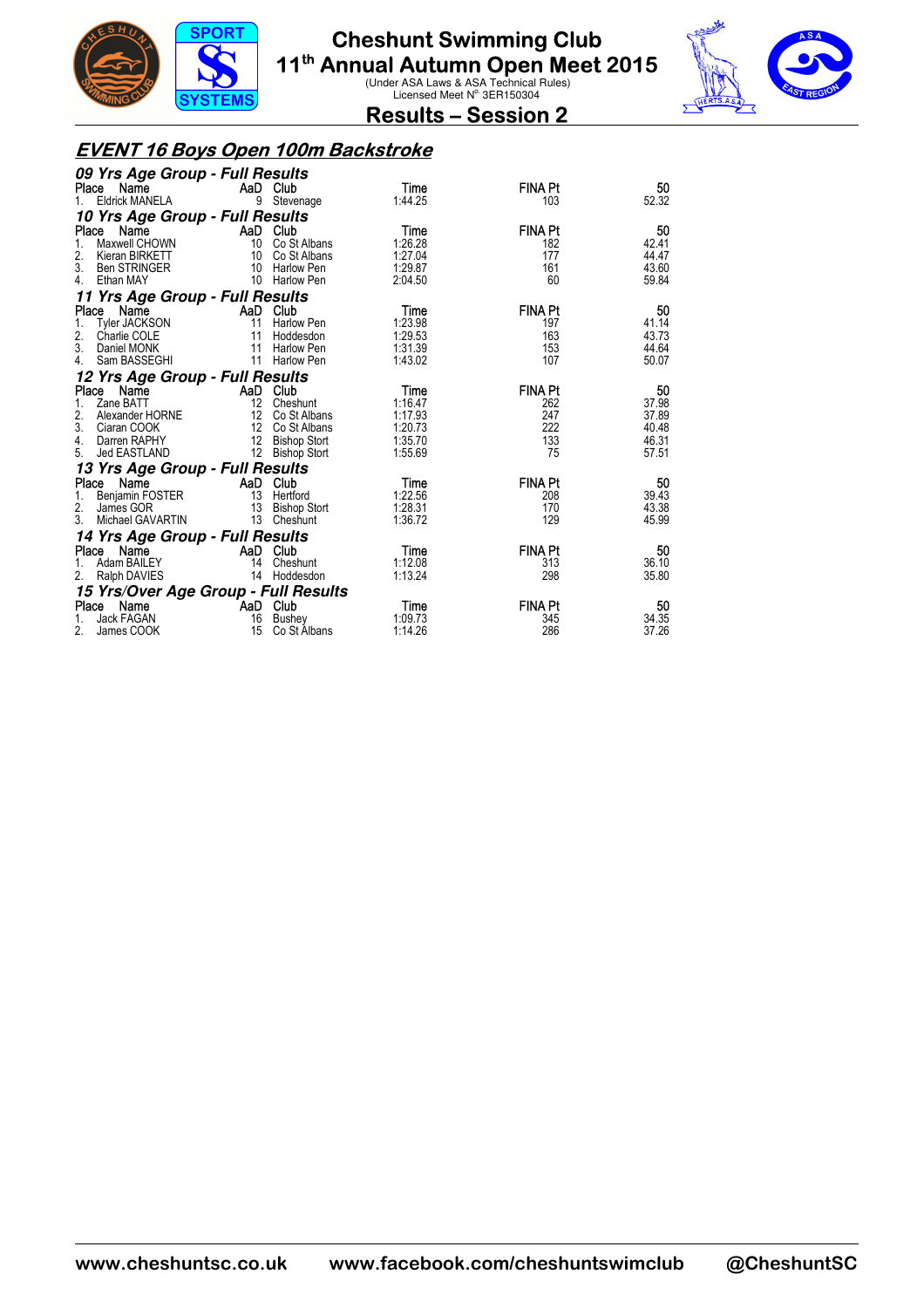



**Results – Session 2** 

#### **EVENT 17 Girls Open 50m Breaststroke**

|             | 09 Yrs Age Group - Full Results                                                                                                                                                                                                                    |              |                                     |                  |                |
|-------------|----------------------------------------------------------------------------------------------------------------------------------------------------------------------------------------------------------------------------------------------------|--------------|-------------------------------------|------------------|----------------|
| Place       | <b>The Manner Community of the Manner Community Constant Constant Constant Constant Constant Constant Constant Constant Constant Constant Constant Constant Constant Constant Constant Constant Constant Constant Constant Const</b>               |              |                                     | Time             | <b>FINA Pt</b> |
| 1.          |                                                                                                                                                                                                                                                    |              | Co St Albans                        | 48.65            | 207            |
| 2.          |                                                                                                                                                                                                                                                    |              | Co St Albans                        | 50.21            | 188            |
| 3.<br>4.    |                                                                                                                                                                                                                                                    |              |                                     | 55.63<br>59.09   | 138<br>115     |
| 5.          |                                                                                                                                                                                                                                                    |              |                                     | 59.80            | 111            |
|             | 10 Yrs Age Group - Full Results                                                                                                                                                                                                                    |              |                                     |                  |                |
| Place       |                                                                                                                                                                                                                                                    | AaD          | Club                                | Time             | <b>FINA Pt</b> |
| 1.          | <b>Ce Name AaD</b><br>Georgina BARLOW 10<br>Amelie HARRIS 10<br>Dayna SHEPPERSON 10<br>Jasmine BRAKENBURY 12                                                                                                                                       |              | <b>Bishop Stort</b>                 | 46.51            | 237            |
| 2.          |                                                                                                                                                                                                                                                    |              | Harlow Pen                          | 46.84            | 232            |
| 3.          |                                                                                                                                                                                                                                                    |              | Cheshunt                            | 48.97            | 203            |
| 4.          |                                                                                                                                                                                                                                                    |              | Hitchin                             | 50.75            | 182            |
| 5.          |                                                                                                                                                                                                                                                    |              | Bishop Stort                        | 54.35            | 148            |
| 6.<br>7.    |                                                                                                                                                                                                                                                    |              | Harlow Pen<br>Cheshunt              | 54.47            | 147<br>124     |
| 8.          |                                                                                                                                                                                                                                                    |              | Bushey                              | 57.66<br>58.14   | 121            |
| 9.          |                                                                                                                                                                                                                                                    |              | Bishop Stort                        | 58.98            | 116            |
|             | 10. Freya REILLY                                                                                                                                                                                                                                   |              | Bishop Stort                        | 59.43            | 113            |
|             | Jasmine BRAKENBURY<br>Grace MASSINGHAM-LAMPR 10<br>Phoebe WHITE<br>Tara SAFAVIZADEH 10<br>Tara CLARKE 10<br>Isabella GOOD 10<br>Freya REILLY 10<br>Aoife JAMES 7<br>11. Aoife JAMES                                                                |              | Bishop Stort                        | 59.43<br>1:06.52 | 81             |
|             | 11 Yrs Age Group - Full Results                                                                                                                                                                                                                    |              |                                     |                  |                |
| Place       | Comparison of the Manus Company of the Manus Company of the Manus Company of the Manus Company of the Manus Company of the Manus Company of the Manus Company of the Manus Company of the Manus Company of the Manus Company o                     |              | Club                                | Time             | <b>FINA Pt</b> |
| 1.          |                                                                                                                                                                                                                                                    |              | Cheshunt                            | 43.13            | 297            |
| 2.          |                                                                                                                                                                                                                                                    |              | Co St Albans                        | 43.92            | 281            |
| 3.<br>4.    |                                                                                                                                                                                                                                                    |              | Hitchin                             | 45.96            | 246<br>230     |
|             |                                                                                                                                                                                                                                                    |              | Hitchin<br>Hitchin                  | 46.97<br>47.06   | 229            |
|             |                                                                                                                                                                                                                                                    |              | Co St Albans                        | 47.65            | 220            |
|             |                                                                                                                                                                                                                                                    |              | Harlow Pen                          | 47.96            | 216            |
|             |                                                                                                                                                                                                                                                    |              | Hitchin                             | 48.97            | 203            |
|             |                                                                                                                                                                                                                                                    |              | Hitchin                             | 51.06            | 179            |
|             |                                                                                                                                                                                                                                                    |              | Harlow Pen                          | 51.50            | 174            |
|             |                                                                                                                                                                                                                                                    |              | Stevenage                           | 54.41            | 148<br>125     |
|             | 4. Freya HARWOODE<br>5. Ashleigh COOPER<br>6. Eilidh DUNWOODIE<br>7. Olivia TARALLO<br>8. Megan JONES<br>9. Olivia MATFIELD<br>9. Olivia MATFIELD<br>11 Frances MANN<br>11 Frances MANN<br>11 TRIN'S SCOFIELD<br>11 13. Isabelle HATFIELD<br>11 11 |              | Bishop Stort<br><b>Bishop Stort</b> | 57.60<br>58.72   | 117            |
|             | 12 Yrs Age Group - Full Results                                                                                                                                                                                                                    |              |                                     |                  |                |
| Place       | Name                                                                                                                                                                                                                                               | AaD          | <b>Club</b>                         | Time             | <b>FINA Pt</b> |
| 1.          | Libby DUNFORD                                                                                                                                                                                                                                      |              |                                     |                  |                |
| 2.          |                                                                                                                                                                                                                                                    |              |                                     |                  |                |
|             | Eleanor MASON                                                                                                                                                                                                                                      | 12<br>12     | Hoddesdon                           | 39.58<br>42.78   | 385<br>305     |
| 3.          |                                                                                                                                                                                                                                                    |              | <b>Bishop Stort</b><br>Bishop Stort | 43.05            | 299            |
| 4.          |                                                                                                                                                                                                                                                    |              | Co St Albans                        | 43.30            | 294            |
| 5.          |                                                                                                                                                                                                                                                    |              | Harlow Pen                          | 44.20            | 276            |
| 6.          |                                                                                                                                                                                                                                                    |              | Harlow Pen                          | 45.99            | 245            |
| 7.          | Charlotte ANDERSON<br>Charlotte ANDERSON<br>21 Chloe LAVIN<br>22 Cailin WALKER<br>22 Amanda PEATY<br>21 2<br>Amanda PEATY                                                                                                                          | 12           | Co St Albans                        | 46.48            | 237            |
| 8.          | Gemma HEMMINGS                                                                                                                                                                                                                                     | -12          | Stevenage                           | 48.05            | 215            |
| 9.          | Hannah MORGAN<br>10. Lily TAYLOR                                                                                                                                                                                                                   | - 12<br>- 12 | Bishop Stort<br>Harlow Pen          | 48.34<br>48.37   | 211<br>211     |
|             | 11. Leonie CHAUHAN                                                                                                                                                                                                                                 | - 12         | <b>Bushey</b>                       | 51.12            | 178            |
|             | 12. Shauna PITCHER                                                                                                                                                                                                                                 | 12           | Harlow Pen                          | 54.01            | 151            |
|             | $\mathbf{S}$<br>13. Lucy PARSONS                                                                                                                                                                                                                   | 12           | <b>Harlow Pen</b>                   | 54.82            | 144            |
|             | 13 Yrs Age Group - Full Results                                                                                                                                                                                                                    |              |                                     |                  |                |
| Place       | Name                                                                                                                                                                                                                                               | AaD          | Club                                | Time             | FINA Pt        |
| 1.          | Ezme GLADWELL                                                                                                                                                                                                                                      | 13           | Hoddesdon                           | 43.62            | 287            |
| 2.          | Nellie EASTLAND                                                                                                                                                                                                                                    | 13           | <b>Bishop Stort</b>                 | 45.12            | 260            |
| 3.<br>4.    | Mary HALLAHAN                                                                                                                                                                                                                                      | 13           | Hitchin<br>13 Harlow Pen            | 47.63<br>47.91   | 221<br>217     |
|             | Ashleigh JOLLEY                                                                                                                                                                                                                                    |              |                                     |                  |                |
|             | 14 Yrs Age Group - Full Results                                                                                                                                                                                                                    |              |                                     | Time             |                |
| Place<br>1. | Name<br>Anna BROCKMAN                                                                                                                                                                                                                              | AaD<br>14    | Club<br>Stevenage                   | 46.54            | FINA Pt<br>236 |
| 2.          | Emily RAYMOND                                                                                                                                                                                                                                      |              | 14 Bishop Stort                     | 53.13            | 159            |
|             |                                                                                                                                                                                                                                                    |              |                                     |                  |                |
| Place       | 15 Yrs/Over Age Group - Full Results<br>Name                                                                                                                                                                                                       |              | AaD Club                            | Time             | <b>FINA Pt</b> |
| 1.<br>2.    | <b>Emily PRICE</b><br>Louisa ROGERS                                                                                                                                                                                                                | 15<br>15     | Hoddesdon                           | 44.21<br>44.81   | 276<br>265     |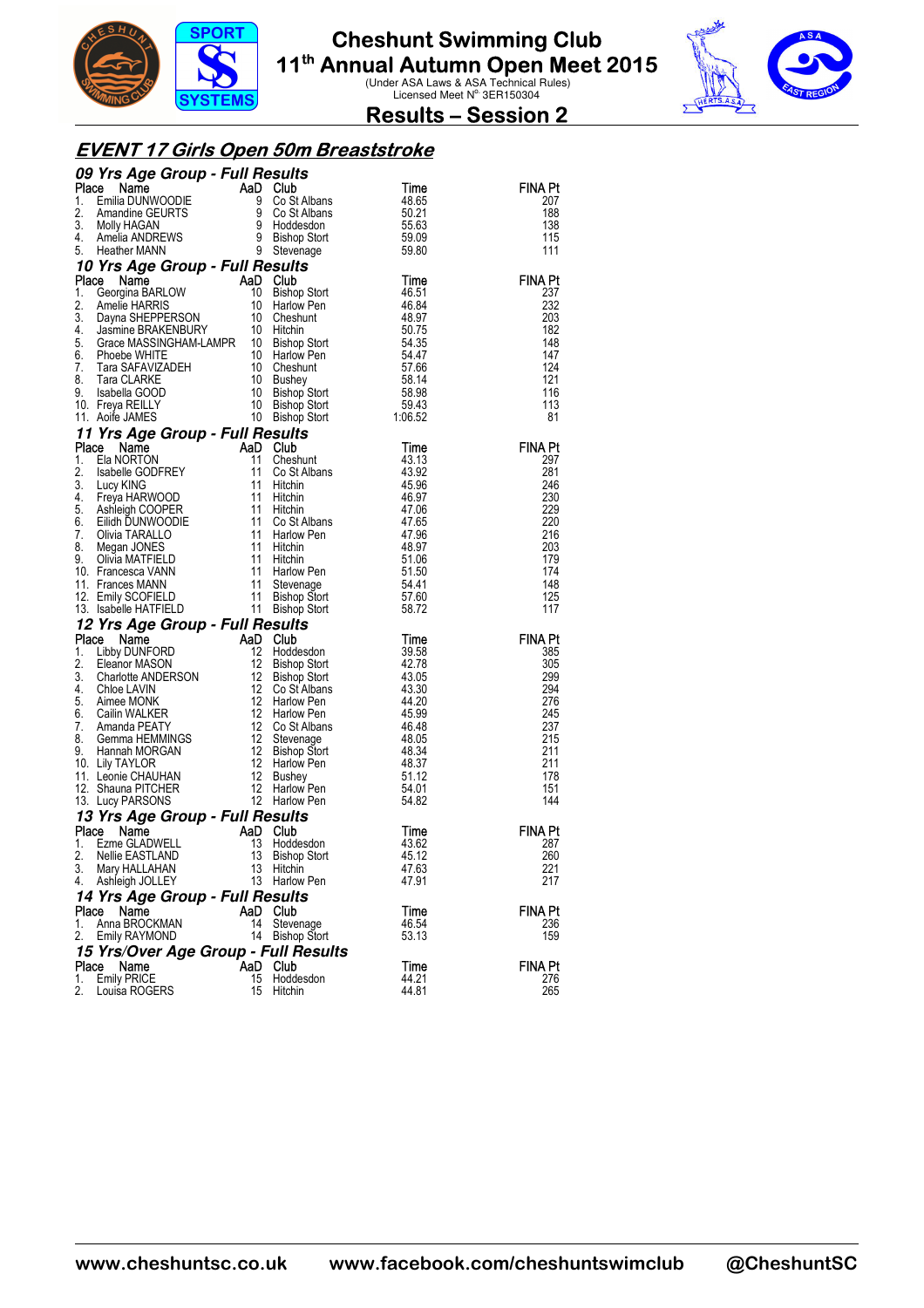



**Results – Session 2** 

### **EVENT 18 Boys Open 50m Breaststroke**

|          | 09 Yrs Age Group - Full Results<br>Compare Solution of the MANELA<br>Eldrick MANELA<br>Woody SOUTH 9 Stevenage<br>Time Master STEWART<br>Tom BISHOP 9 Holdesdon 58.76<br>David BADCOCK 9 Bishop Stort 59.83<br>Joe OHARA 9 Ware 1:00.08<br>Maximilian COLTMAN 9 Stevenage 1:02.                                                                                                                                                                                                                  |          |                                                                   |                                                                      |                |
|----------|--------------------------------------------------------------------------------------------------------------------------------------------------------------------------------------------------------------------------------------------------------------------------------------------------------------------------------------------------------------------------------------------------------------------------------------------------------------------------------------------------|----------|-------------------------------------------------------------------|----------------------------------------------------------------------|----------------|
| Place    |                                                                                                                                                                                                                                                                                                                                                                                                                                                                                                  |          |                                                                   |                                                                      | <b>FINA Pt</b> |
| 1.       |                                                                                                                                                                                                                                                                                                                                                                                                                                                                                                  |          |                                                                   |                                                                      | 127            |
| 2.<br>3. |                                                                                                                                                                                                                                                                                                                                                                                                                                                                                                  |          |                                                                   |                                                                      | 120<br>119     |
| 4.       |                                                                                                                                                                                                                                                                                                                                                                                                                                                                                                  |          |                                                                   |                                                                      | 79             |
| 5.       |                                                                                                                                                                                                                                                                                                                                                                                                                                                                                                  |          |                                                                   |                                                                      | 75             |
| 6.       |                                                                                                                                                                                                                                                                                                                                                                                                                                                                                                  |          |                                                                   |                                                                      | 74             |
| 7.       |                                                                                                                                                                                                                                                                                                                                                                                                                                                                                                  |          |                                                                   |                                                                      | 65             |
| 8.       |                                                                                                                                                                                                                                                                                                                                                                                                                                                                                                  |          |                                                                   |                                                                      | 58             |
|          | 10 Yrs Age Group - Full Results<br>Waximian COLTIWAN<br><b>Yrs Age Group - Full Results</b><br><b>Ben STRINGER</b><br><b>AAD COSTADER</b><br><b>AAD Harlow Pen</b><br>AAD Harlow Pen<br>ABO COSTADER<br>ABO Harlow Pen<br>49.24<br>ABO COSTADER<br>49.24<br>ABO COSTADER<br>49.74<br>Ethan RYAN<br>Ethan RYAN 10                                                                                                                                                                                 |          |                                                                   |                                                                      |                |
| Place    |                                                                                                                                                                                                                                                                                                                                                                                                                                                                                                  |          |                                                                   |                                                                      | <b>FINA Pt</b> |
| 1.<br>2. |                                                                                                                                                                                                                                                                                                                                                                                                                                                                                                  |          |                                                                   |                                                                      | 175<br>144     |
| 3.       |                                                                                                                                                                                                                                                                                                                                                                                                                                                                                                  |          |                                                                   |                                                                      | 134            |
| 4.       |                                                                                                                                                                                                                                                                                                                                                                                                                                                                                                  |          |                                                                   |                                                                      | 130            |
| 5.       |                                                                                                                                                                                                                                                                                                                                                                                                                                                                                                  |          |                                                                   |                                                                      | 125            |
| 6.       |                                                                                                                                                                                                                                                                                                                                                                                                                                                                                                  |          |                                                                   |                                                                      | 97             |
| 7.       |                                                                                                                                                                                                                                                                                                                                                                                                                                                                                                  |          |                                                                   |                                                                      | 80             |
| 8.<br>9. |                                                                                                                                                                                                                                                                                                                                                                                                                                                                                                  |          |                                                                   |                                                                      | 80<br>71       |
|          | 9. Freque ADAMS<br><b>11 Yrs Age Group - Full Results</b><br><b>11 Yrs Age Group - Full Results</b><br><b>1.</b> Thomas OGDEN<br>11 Bishop Stot<br>2. Tyler JACKSON<br>11 Harlow Pen<br>3. Kai HENSON<br>11 Harlow Pen<br>4. Taylor COE 11 Hord<br>6. Charlie COL                                                                                                                                                                                                                                |          | Harlow rent<br><b>SUIIS</b><br>Club<br>Bishop Stort<br>Harlow Pen |                                                                      |                |
|          |                                                                                                                                                                                                                                                                                                                                                                                                                                                                                                  |          |                                                                   | Time                                                                 | <b>FINA Pt</b> |
|          |                                                                                                                                                                                                                                                                                                                                                                                                                                                                                                  |          |                                                                   | 41.62                                                                | 223            |
|          |                                                                                                                                                                                                                                                                                                                                                                                                                                                                                                  |          |                                                                   |                                                                      | 159            |
|          |                                                                                                                                                                                                                                                                                                                                                                                                                                                                                                  |          |                                                                   |                                                                      | 156            |
|          |                                                                                                                                                                                                                                                                                                                                                                                                                                                                                                  |          |                                                                   |                                                                      | 121            |
|          |                                                                                                                                                                                                                                                                                                                                                                                                                                                                                                  |          |                                                                   |                                                                      | 118            |
|          |                                                                                                                                                                                                                                                                                                                                                                                                                                                                                                  |          |                                                                   |                                                                      | 118<br>111     |
|          |                                                                                                                                                                                                                                                                                                                                                                                                                                                                                                  |          |                                                                   |                                                                      | 95             |
|          |                                                                                                                                                                                                                                                                                                                                                                                                                                                                                                  |          |                                                                   | 41.62<br>46.54<br>46.90<br>51.02<br>51.36<br>51.44<br>52.21<br>55.25 | 95             |
|          | 10. Daniel NOUROOZPOUR 11 Hoddesdon                                                                                                                                                                                                                                                                                                                                                                                                                                                              |          |                                                                   | 58.15                                                                | 81             |
|          | 12 Yrs Age Group - Full Results                                                                                                                                                                                                                                                                                                                                                                                                                                                                  |          |                                                                   |                                                                      |                |
| Place    |                                                                                                                                                                                                                                                                                                                                                                                                                                                                                                  |          |                                                                   |                                                                      | <b>FINA Pt</b> |
| 1.       |                                                                                                                                                                                                                                                                                                                                                                                                                                                                                                  |          |                                                                   |                                                                      | 268            |
| 2.<br>3. |                                                                                                                                                                                                                                                                                                                                                                                                                                                                                                  |          |                                                                   |                                                                      | 234<br>172     |
| 4.       |                                                                                                                                                                                                                                                                                                                                                                                                                                                                                                  |          |                                                                   |                                                                      | 160            |
| 5.       |                                                                                                                                                                                                                                                                                                                                                                                                                                                                                                  |          |                                                                   |                                                                      | 159            |
| 6.       |                                                                                                                                                                                                                                                                                                                                                                                                                                                                                                  |          |                                                                   |                                                                      | 152            |
| 7.       |                                                                                                                                                                                                                                                                                                                                                                                                                                                                                                  |          |                                                                   |                                                                      | 149            |
| 8.<br>9. |                                                                                                                                                                                                                                                                                                                                                                                                                                                                                                  |          |                                                                   |                                                                      | 141<br>132     |
|          | 10. Darren RAPHY                                                                                                                                                                                                                                                                                                                                                                                                                                                                                 |          |                                                                   |                                                                      | 101            |
|          | 11. Jed EASTLAND                                                                                                                                                                                                                                                                                                                                                                                                                                                                                 |          |                                                                   |                                                                      | 71             |
|          | 13 Yrs Age Group - Full Results                                                                                                                                                                                                                                                                                                                                                                                                                                                                  |          |                                                                   |                                                                      |                |
| Place    | Daniel NOUROUROUR 2019 - <b>Full Results</b><br>ace Name AaD Club Time<br>Ewan BULLOCH 12 Harlow Pen 39.14<br>Joshua HOLLAND 12 Harlow Pen 40.38<br>Ciaran COOK 12 Co St Albans<br>Ciaran COOK 12 Co St Albans<br>Ciaran COOK 12 Co St Albans<br><br>TTS Age Group - Furn Hesuris<br>Taavo MORAN 13 Harlow Pen<br>Taavo MORAN 13 Harlow Pen<br>Keir REES 13 Harlow Pen<br>Marcus TARALLO 13 Harlow Pen<br>Anastasios KARAMEROS 13 Cheshunt<br>James GOR 13 Bishop Stort<br>Hugo CONNOLLY HARDING |          |                                                                   |                                                                      | <b>FINA Pt</b> |
| 1.       |                                                                                                                                                                                                                                                                                                                                                                                                                                                                                                  |          |                                                                   | <b>Time</b><br>41.94<br>42.75                                        | 218            |
| 2.       |                                                                                                                                                                                                                                                                                                                                                                                                                                                                                                  |          |                                                                   |                                                                      | 206            |
| 3.<br>4. |                                                                                                                                                                                                                                                                                                                                                                                                                                                                                                  |          |                                                                   | 43.42<br>44.24                                                       | 196<br>185     |
| 5.       |                                                                                                                                                                                                                                                                                                                                                                                                                                                                                                  |          |                                                                   | 45.97                                                                | 165            |
| 6.       |                                                                                                                                                                                                                                                                                                                                                                                                                                                                                                  |          |                                                                   | 46.41                                                                | 161            |
| 7.       | William BROCKMAN                                                                                                                                                                                                                                                                                                                                                                                                                                                                                 | 13       | Stevenage                                                         | 47.49                                                                | 150            |
| 8.       | Michael GAVARTIN                                                                                                                                                                                                                                                                                                                                                                                                                                                                                 | 13       | Cheshunt                                                          | 48.76                                                                | 138            |
| 9.       | William JONES                                                                                                                                                                                                                                                                                                                                                                                                                                                                                    |          | 13 Bushey                                                         | 49.17                                                                | 135            |
|          | 14 Yrs Age Group - Full Results                                                                                                                                                                                                                                                                                                                                                                                                                                                                  |          |                                                                   |                                                                      |                |
| Place    | Name                                                                                                                                                                                                                                                                                                                                                                                                                                                                                             | AaD Club |                                                                   | Time                                                                 | <b>FINA Pt</b> |
| 1.<br>2. | Ralph DAVIES<br>Matteo TONTODONATI                                                                                                                                                                                                                                                                                                                                                                                                                                                               | 14<br>14 | Hoddesdon<br>Hoddesdon                                            | 36.80<br>39.33                                                       | 323<br>264     |
| 3.       | Joseph ELSEN                                                                                                                                                                                                                                                                                                                                                                                                                                                                                     |          | 14 Bushey                                                         | 42.04                                                                | 216            |
|          | 15 Yrs/Over Age Group - Full Results                                                                                                                                                                                                                                                                                                                                                                                                                                                             |          |                                                                   |                                                                      |                |
| Place    | Name                                                                                                                                                                                                                                                                                                                                                                                                                                                                                             | AaD Club |                                                                   | Time                                                                 | FINA Pt        |
| 1.       | Daniel LUSH                                                                                                                                                                                                                                                                                                                                                                                                                                                                                      | 15       | Cheshunt                                                          | 35.37                                                                | 363            |
| 2.       | Lewis POPE                                                                                                                                                                                                                                                                                                                                                                                                                                                                                       | 16       | Cheshunt                                                          | 36.31                                                                | 336            |
| 3.       | <b>Ryan BREWSTER</b>                                                                                                                                                                                                                                                                                                                                                                                                                                                                             | 15       | Hoddesdon                                                         | 37.07                                                                | 316            |
| 4.<br>5. | Calum GREIG<br><b>Jack FAGAN</b>                                                                                                                                                                                                                                                                                                                                                                                                                                                                 | 16<br>16 | Hertford<br>Bushey                                                | 37.25<br>37.62                                                       | 311<br>302     |
| 6.       | James COOK                                                                                                                                                                                                                                                                                                                                                                                                                                                                                       | 15       | Co St Albans                                                      | 38.97                                                                | 272            |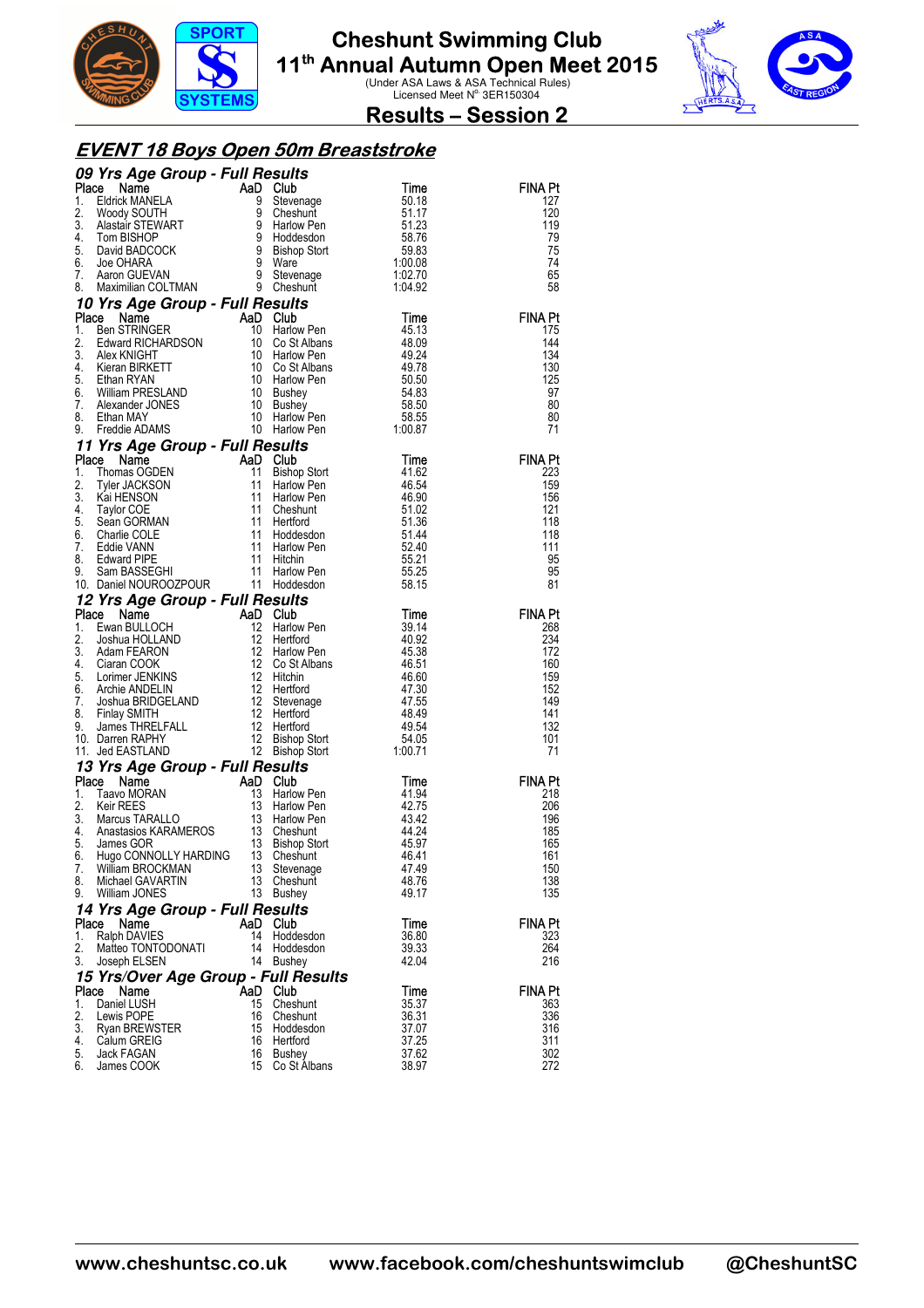



**Results – Session 2** 

#### **EVENT 19 Girls Open 100m Freestyle**

| 09 Yrs Age Group - Full Results                                   |          |                                                                                                    |                    |                       |                |
|-------------------------------------------------------------------|----------|----------------------------------------------------------------------------------------------------|--------------------|-----------------------|----------------|
| Place<br>Name                                                     |          | Aa<br>9 Co St Albans<br>9 Co St Albans<br>9 Co St Albans<br>9 Stevenage<br>9 Bishop Stort<br>chort | Time               | <b>FINA Pt</b>        | 50             |
| Emilia DUNWOODIE<br>1.<br>2.                                      |          |                                                                                                    | 1:19.94<br>1:25.01 | 259<br>216            | 38.81          |
| Amandine GEURTS<br>3.<br>Carys TOLAND                             |          |                                                                                                    | 1:36.82            | 146                   | 41.05<br>46.23 |
| 4.<br><b>Heather MANN</b>                                         |          |                                                                                                    | 1:39.26            | 135                   | 48.06          |
| Amelia ANDREWS 9 Bishop Stort<br>Grace MASON 9 Bishop Stort<br>5. |          |                                                                                                    | 1:45.57            | 112                   | 46.82          |
| 6.<br>Grace MASON                                                 |          | 9 Bishop Stort                                                                                     | 1:55.87            | 85                    | 53.59          |
| 10 Yrs Age Group - Full Results                                   |          |                                                                                                    |                    |                       |                |
| Place<br>Name<br>Dayna SHEPPERSON<br>1.                           |          | AaD Club<br>10 Cheshunt                                                                            | Time<br>1:21.27    | <b>FINA Pt</b><br>247 | 50<br>38.71    |
| 2.<br>Phoebe WHITE                                                |          | 10 Harlow Pen                                                                                      | 1:22.69            | 234                   | 39.49          |
| 3.<br>Bella PARKUS                                                |          | 10 Hoddesdon                                                                                       | 1:24.91            | 216                   | 40.95          |
| 4.<br>Amelie HARRIS                                               |          | 10 Harlow Pen                                                                                      | 1:25.30            | 213                   | 40.19          |
| 5.<br>Grace MASSINGHAM-LAMPR 10 Bishop Stort<br>6.                |          | 10 Bishop Stort                                                                                    | 1:30.75<br>1:35.49 | 177<br>152            | 43.17<br>45.02 |
| Georgina BARLOW<br>7.<br>Tara SAFAVIZADEH                         |          | 10 Cheshunt                                                                                        | 1:41.03            | 128                   | 49.20          |
| 8.<br>Isabella GOOD                                               |          | 10 Bishop Stort                                                                                    | 1:42.14            | 124                   | 48.34          |
| 9.<br>Sofia READ                                                  |          | 10 Bishop Stort                                                                                    | 1:49.13            | 102                   | 50.55          |
| 11 Yrs Age Group - Full Results                                   |          |                                                                                                    |                    |                       |                |
| Place<br>Name                                                     | 11       | AaD Club                                                                                           | Time               | <b>FINA Pt</b>        | 50             |
| <b>Florie GEURTS</b><br>1.<br>2.<br>Lucy KING                     | 11       | Co St Albans<br>Hitchin                                                                            | 1:11.21<br>1:13.52 | 367<br>334            | 34.70<br>35.78 |
| 3.<br>Eilidh DUNWOODIE                                            | 11       | Co St Albans                                                                                       | 1:14.29            | 323                   | 35.25          |
| 4.<br>Olivia TARALLO                                              |          | 11 Harlow Pen                                                                                      | 1:15.70            | 305                   | 36.65          |
| 5.<br>Ashleigh COOPER                                             |          | 11 Hitchin                                                                                         | 1:17.17            | 288                   | 37.50          |
| 6.<br>Freya HARWOOD<br>7.<br>Megan JONES                          |          | 11 Hitchin<br>11 Hitchin                                                                           | 1:17.39<br>1:21.38 | 286<br>246            | 37.64<br>38.93 |
| 8.<br>Rosie BATT                                                  |          | 11 Cheshunt                                                                                        | 1:22.00            | 240                   | 39.74          |
| 9.<br>Martha BRODERICK                                            | 11       | Harlow Pen                                                                                         | 1:22.99            | 232                   | 39.79          |
| 10. Frances MANN                                                  | 11       | Stevenage                                                                                          | 1:23.10            | 231                   | 40.06          |
| 11. Olivia MATFIELD<br>12. Emily SCOFIELD                         | 11       | 11 Hitchin<br><b>Bishop Stort</b>                                                                  | 1:25.47<br>1:38.51 | 212<br>138            | 41.39<br>47.58 |
| 13. Isabelle HATFIELD                                             |          | 11 Bishop Stort                                                                                    | 1:46.01            | 111                   | 51.10          |
|                                                                   |          |                                                                                                    |                    |                       |                |
|                                                                   |          |                                                                                                    |                    |                       |                |
| 12 Yrs Age Group - Full Results<br>Place<br>Name                  |          | AaD Club                                                                                           | Time               | <b>FINA Pt</b>        | 50             |
| 1.<br>Libby DUNFORD                                               | 12       | Hoddesdon                                                                                          | 1:04.09            | 504                   | 31.35          |
| 2.<br>Grace STEDMAN                                               |          | 12 Co St Albans                                                                                    | 1:12.46            | 348                   | 34.85          |
| 3.<br>Sophie HINDLE                                               |          | 12 Stevenage                                                                                       | 1:12.73            | 345                   | 35.02          |
| 4.<br>Ellie CRONIN<br>5.<br>Daisy SANDON                          |          | 12 Harlow Pen<br>12 Stevenage                                                                      | 1:13.25<br>1:13.46 | 337<br>334            | 35.87<br>36.23 |
| 6.<br>Charlotte ANDERSON                                          |          | 12 Bishop Stort                                                                                    | 1:15.30            | 310                   | 36.73          |
| 7.<br>Mia GREIG                                                   |          | 12 Hertford                                                                                        | 1:16.34            | 298                   | 36.32          |
| 8.<br>Amanda PEATY<br>8.                                          |          | 12 Co St Albans                                                                                    | 1:16.73            | 293                   | 36.81          |
| Laura JONES<br>10. Jessie BIRD                                    | 12<br>12 | Bushey<br>Stevenage                                                                                | 1:16.73<br>1:18.65 | 293<br>272            | 36.48<br>37.80 |
| 11. Hannah MORGAN                                                 |          | 12 Bishop Stort                                                                                    | 1:23.95            | 224                   | 39.69          |
| 12. Shauna PITCHER                                                |          | 12 Harlow Pen                                                                                      | 1:25.80            | 210                   | 41.32          |
| 13 Yrs Age Group - Full Results                                   |          |                                                                                                    |                    |                       |                |
| Place<br>Name<br>1.                                               |          | AaD Club                                                                                           | Time               | <b>FINA Pt</b>        | 50             |
| <b>Emily LUSH</b><br>2.<br>Kate HENSHALL                          | 13       | Cheshunt<br>13 Harlow Pen                                                                          | 1:07.56<br>1:07.64 | 430<br>428            | 32.54<br>32.46 |
| 3.<br>Ezme GLADWELL                                               | 13       | Hoddesdon                                                                                          | 1:08.21            | 418                   | 32.29          |
| 4.<br>Mary HALLAHAN                                               | 13       | Hitchin                                                                                            | 1:14.55            | 320                   | 35.77          |
| Ashleigh JOLLEY<br>5.                                             |          | 13 Harlow Pen                                                                                      | 1:22.71            | 234                   | 39.52          |
| 14 Yrs Age Group - Full Results<br>Name                           |          |                                                                                                    |                    |                       |                |
| Place<br>1.<br>Alara NORTON                                       | 14       | AaD Club<br>Cheshunt                                                                               | Time<br>1:07.19    | <b>FINA Pt</b><br>437 | 50<br>32.18    |
| 2.<br>Megan POPE                                                  | 14       | Cheshunt                                                                                           | 1:07.38            | 433                   | 32.38          |
| 3.<br>Courtney BURKE                                              | 14       | Cheshunt                                                                                           | 1:08.35            | 415                   | 33.07          |
| 4.<br>Francesca PLATTEN<br>5.<br>Emily RAYMOND                    | 14<br>14 | Stevenage<br><b>Bishop Stort</b>                                                                   | 1:11.38<br>1:24.87 | 364<br>217            | 34.43<br>39.95 |
|                                                                   |          |                                                                                                    |                    |                       |                |
| 15 Yrs/Over Age Group - Full Results<br>Place<br>Name             |          | AaD Club                                                                                           | Time               | FINA Pt               | 50             |
| 1.<br>Olivia PAWSON                                               | 15       | Cheshunt                                                                                           | 1:02.47            | 544                   | 30.49          |
| 2.<br>Millie DONOVAN                                              | 17       | Cheshunt                                                                                           | 1:06.44            | 452                   | 32.07          |
| 3.<br>Zoe HORNE<br>4.<br>Sophie PARSLOW                           | 15<br>17 | Co St Albans<br><b>Bishop Stort</b>                                                                | 1:07.24<br>1:11.60 | 436<br>361            | 32.89<br>33.89 |